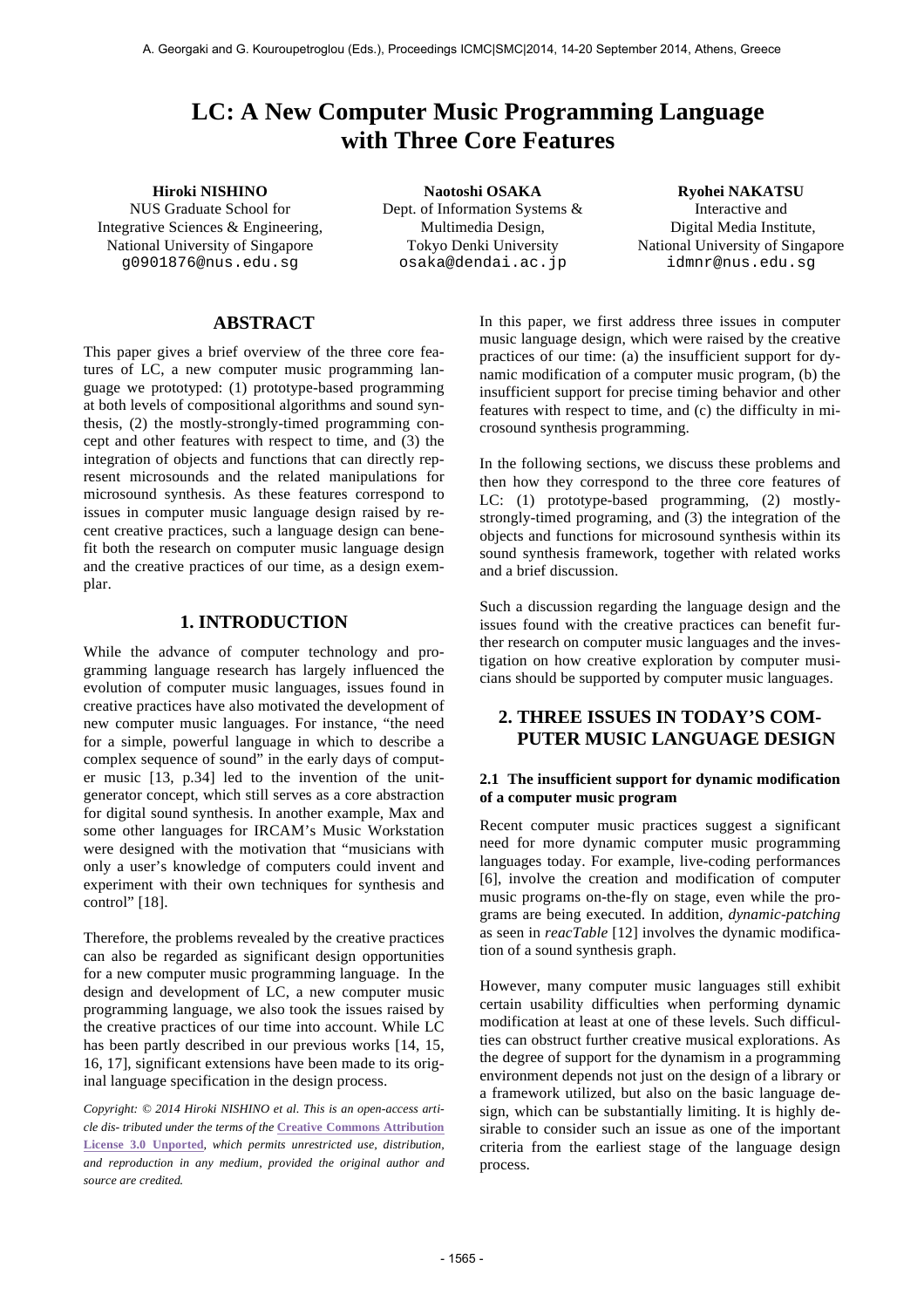# **2.2 The insufficient support for precise timing behavior and other features with respect to time**

The precise timing behavior of a computer music system has become a traditional issue. Even in earlier decades when a real-time interactive computer music system consisted of a computer and external synthesizer hardware, the slow processing speed of CPUs and the low bandwidth of hardware interfaces have motivated the research on the improvement of the timing precision required for better musical presentation of live computer music compositions**<sup>1</sup>** . Today, even sample-rate accurate timing behavior is considered desirable. For instance, to render the output of a microsound synthesis technique as theoretically expected, sample-rate accurate timing precision in scheduling microsounds is essential.

While some recent computer music languages provide sample-rate accurate timing behavior as in ChucK [22], LuaAV [21], their synchronous behavior can result in the temporary suspension of real-time DSP in the presence of a time-consuming task, as it blocks the audio computation until all the scheduled tasks are finished. Moreover, the features with respect to time that were seen in the computer music languages of earlier eras, such as timing constraints and time-fault tolerance, seem to not be considered in many recent computer music languages; even *Impromptu* [20], which is a good exception that is clearly designed with such considerations, still lacks some desirable features with respect to time. For example, Impromptu cannot handle the violation of execution-time constraints.

As above, the support for precise timing behavior and other features with respect to time is still an issue of significance in today's computer music language design.

# **2.3 The difficulty in microsound synthesis programming**

Broadly speaking, usability difficulties can be caused when the abstractions applied to the software are incompatible with what a user thinks. As "the co-evolving nature of technology adoption results in new concepts emerging through use of technology"*,* such a gap caused between the existing abstractions and emerging concepts "may introduce usability difficulties", which did not exist previously [3].

This view may correspond to the unit-generator concept and microsound synthesis, as the latter was brought into practice much later than the establishment of the former; one of the earliest well-known experiments in microsound synthesis is one by Roads in 1974 [19, p.302], long after the invention of unit-generator concepts in 1960 [7, P.26].

Indeed, several researchers have already discussed the gap between the traditional unit-generator concept and

 $\overline{a}$ 

microsound synthesis. Bencina discusses such an issue in the object-oriented software design for a software granular synthesizer in [2]. In another example, the design of Brandt's Chronic computer music language is also highly motivated by problems exhibited in the traditional unitgenerator concept when describing microsound synthesis techniques [4]. While its application domain focuses only on frequency-domain signal processing and analysis, Wang *et al.* describe a similar issue when discussing ChucK's unit-analyzer concept [23].

However, The former two works are not very adaptable to the design of a real-time interactive computer music language. The work by Bencina targets the stand-alone software rather than the language design. Brandt's Chronic is a non real-time computer music language, the design of which still leaves 'an open problem' for application to real time computer music languages because of its acausal behavior**<sup>2</sup>** [4, p.77]. The target domain of ChucK's unit-analyzer concept is only signal processing and analysis in the frequency-domain, and it lacks the generality to apply to various microsound synthesis techniques; The substantial necessity for further research on more appropriate abstractions that can tersely describe microsound synthesis techniques still remains.

# **3. THREE CORE FEATURES OF LC**

### **3.1 Prototype-based programming at both levels of compositional algorithms and sound synthesis**

In prototype-based languages, "each object defines its own behavior and has a shape of its own", whereas "each object is an instance of a specific class" in class-based languages [11, p.151]. Unlike class-based languages, slots (or fields and methods) can be added to an object dynamically after its creation. Prototype-based languages allow a significant degree of flexibility and tolerance against the dynamic modification of a computer program at runtime. The LC language adopts prototype-based programming at both levels of compositional algorithms and sound synthesis, for better support of dynamic modifications to a computer program.

At the compositional algorithm level, *Table* is provided for prototype-based programming. Figure 1 describes a simple example of prototype-based programming by *Table*. A shown, LC is a dynamically-typed language and also supports other features such as duck-typing and firstclass functions.

LC also supports prototype-based programming at the sound synthesis level. Instead of *Table*, *Patch* is provided, which can be utilized to build and modify a unitgenerator graph dynamically. Figure 2 (example *a*) describes an example of creating and modifying a *Patch* object. As shown in Figure 2 (example *b*), syntax sugars

<sup>1</sup> FORMULA well represents the research on timing precision and the time-related features in its era, even though its target application domain was still a hybrid computer music system that consists of a computer and the external MIDI synthesizer(s) [1].

 2 In Chronic, a future event can influence the result already made. As Brandt admits, this is a significant obstacle for the adoption of its programming model to a real-time computer music language [4. p.77].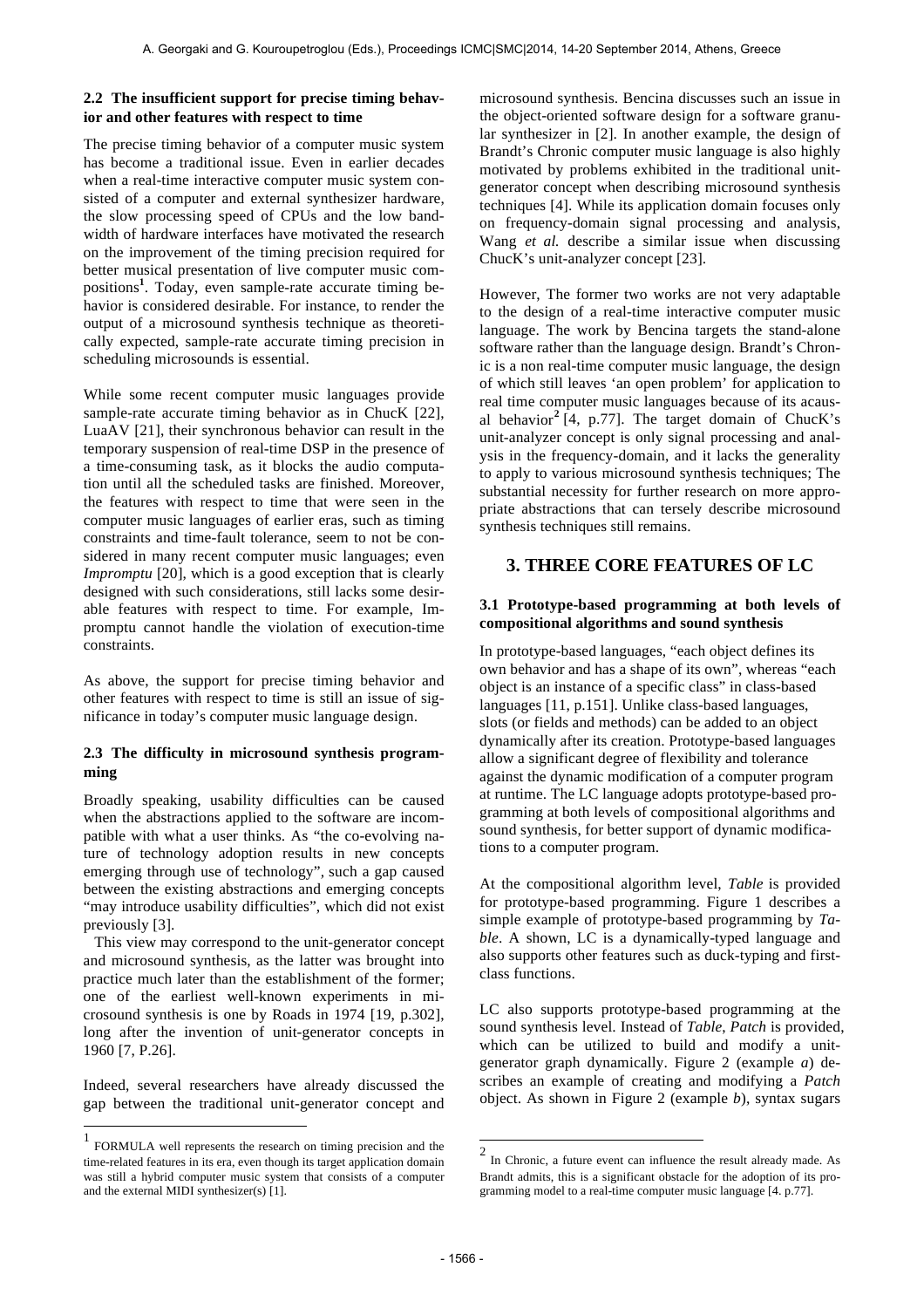are provided to make the code more readable. Additional-

```
01: //create an object ex nihilo and initialize it.
02: var obj = new Table();
03: obj.balance = 0; //the initial balance is 0.
04: //attach the methods to the object.
05: obj.deposit = function (var self, amount){
06: self.balance += amount;<br>07: return self;
      07: return self;
08: };
09: obj.withdraw = function (var self, amount){
10: self.balance =+ amount;<br>11: return self;
      11: return self;
12: };
13: obj.showBalance = function (var self){
14: println("current balance:" .. self.balance);
15: return self;
16: };
17: //deposit and print.
18: obj.deposit(obj, 1000);
19: obj.showBalance(obj); //this prints out '1000'
20: //obj->method(a, b, c) is a syntax sugar of
21: //obj.method(obj, a, b, c). 
22: obj->withdraw(750); 
23: obj->showBalance(); //this prints out '250'.
```
**Figure 1**. An example of prototype-based programming at the level of compositional algorithms in LC.

```
Example (a) 
01: //create a patch object.
02: var p = new Patch();
03:
04: //create ugens and assign them to the slots.
05: p.src = new Sin~(freq:440);
06: p. rev = new Freeverb~();07: p.dac = new DAC~();
08:
09: //make connections.
10: p->connect(\src, \defout, \rev, \defin);
11: p->connect(\rev, \defout, \dac, \defout);
12:
13: //'compile' the patch to reflect above.
14: p->compile();
15: //play the patch and wait for 1 sec.
16: p->start(); 
17: now += 1::second; 
18: 
19: //modify the unit-generator graph
20: p.src = new Phasor~(freq:1760);
21: p->connect(\rev, \defout, \dac, \ch1);
22: p->disconnect(\rev, \defout, \dac, \defout);
23: p->compile();
Example (b)
01: //the patch statement can create and connect
02: //ugens at once and then perform compilation.<br>03: var p = patch {
03: var p = patch {<br>04: //`=>' builds a connection.
04: \text{src:Sin} \sim (\text{freq}:440) \Rightarrow \text{rev:Freeverb} \sim ()<br>
05: \Rightarrow \text{dac:DAC} \sim ();
       \Rightarrow dac:DAC~();
06: };
07:
08: //play the patch and wait for 1 sec.
09: p->start(); 
10: now += 1::second; 
11: 
12: //modify the unit-generator graph.
13: update_patch(p){<br>14: src:Phasor~(fre
      14: src:Phasor~(freq:1760);
15: //`=|' can be used for disconnection.
16: rev = \begin{vmatrix} \text{daci} \\ \text{17:} \end{vmatrix}17: //the inlet & outlet can be given as below.<br>18: rev {\defout => \chl} dac;
      rev {\defout => \ch1} dac;
19: };
```
**Figure 2**. An example of prototype-based programming at the level of sound synthesis in LC.

```
01: //Inlet~ and Oulet~ can be used in a subpatch.
02: var s = patch {<br>03: defin:Inlet~() {\defout => \amp} Sin~(440)
04: => defout:Outlet~();
05:};
06: //a simple tremolo effect. the above 's'
07: //is given as a subpatch (`sub:s' on line 09)
08: var p = patch {<br>09: ann:Sin \sim (famp: \sin \sim (freq:5) \Rightarrow sub:s \Rightarrow dac:DAC();
10: }; 
11: p \rightarrow start()
```
### ly, a patch can be used as a subpatch (see Figure 3) **3.2 Mostly-strongly-timed programming and other features with respect to time**

#### *3.2.1 Mostly-strongly-timed programming*

The ideal synchronous hypothesis underlies the stronglytimed programming concept (and other similar synchronous approaches). It assumes "all computation and communications are assumed to take zero time (that is, all temporal scopes are executed instantaneously)" and "during implementation, the ideal synchronous hypothesis is interpreted to imply the system must execute fast enough for the effects of the synchronous hypothesis to hold" [5, p.360]; in a computer music language designed with such a synchronous approach, this assumption can be invalidated when the deadline for the next audio computation is missed because of a time-consuming task. This invalidation leads to the temporal suspension of audio output, which is undesirable for computer music programs. As this problem in strongly-timed programming is rooted in the underlying concept of the ideal synchronous hypothesis, the temporal suspension of audio output in the presence of a time-consuming tasks is inevitable without making any extension to the original concept.

LC proposes a new programming concept, *mostlystrongly-timed programming,* which extends *stronglytimed programing* with the explicit context switching between the synchronous/non-preemptive behavior and the asynchronous/preemptive behavior. When the current context of the thread is asynchronous/preemptive, the underlying scheduler can suspend the execution of the thread at an arbitrary timing, even without the explicit advance of time.

Thus, mostly-strongly-timed programming allows the time-consuming part of a task to be executed without suspending real-time DSP and to run in the background, while maintaining the precise timing behavior of strongly-timed programming. To switch the context explicitly, *sync* and *async* statements can be used. These statements will execute the following statement (or compound statement) in the synchronous/non-preemptive and asynchronous/preemptive contexts respectively. These two statements can be nested. Figure 4 describes a simple example of mostly-strongly-timed programming.

#### *3.2.2 Other features with respect to time*

#### *3.2.2.1 Timing-Constraints*

LC can express both start-time constraints and executiontime constraints with sample-rate accuracy. For start-time constraints, both *patch* and *Thread* objects can be given an offset to the start-time as an argument. For executiontime constraints, the *within*-*timeout* statement is provided. Figure 5 and Figure 6 describe these features respectively. As shown, when the code consumes more time than the given constraint by a *within* statement during the execution of its following statement (or blocked statements), it immediately jumps to the statement (or blocked statements) in the matching *timeout* block. When *timeout* is

**Figure 3**. An example of subpatch in LC.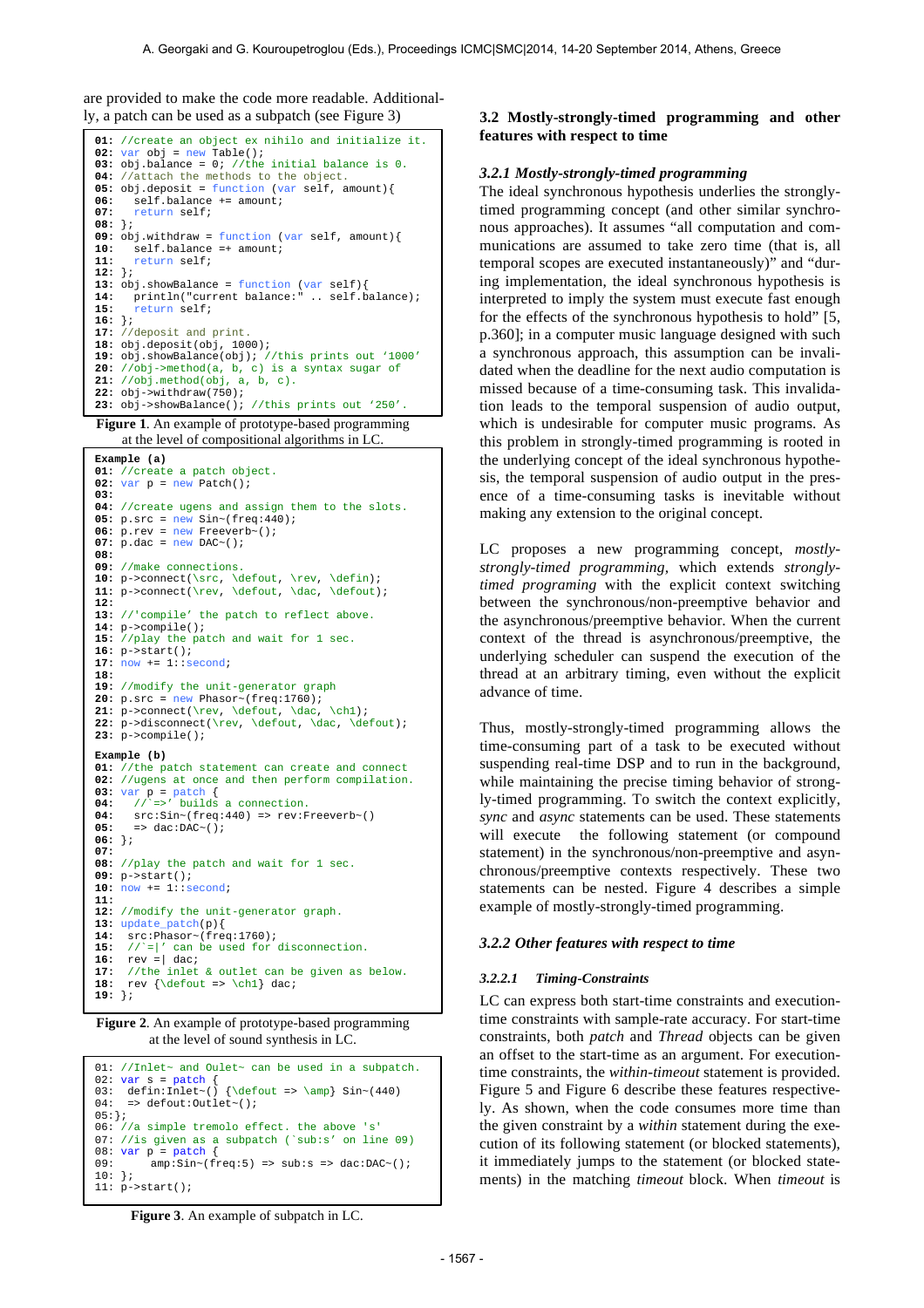omitted, the code simply jumps to the next statement after the *within* statement. As seen in Figure 7, execution timeconstraints can be correctly nested.

#### *3.2.2.2 Time-tagged message communication*

In LC, *the message-passing model* is applied to the interthread communication. When a message is sent out, the delivery timing of the message can be specified. Figure 8 describes the example of message-passing in LC. As shown, when the ' $\lt$ -' operator is used for message passing, the delivery time or timing offset can be given. When any value of the type *time* is passed, it is interpreted as the delivery time. If the value is of the type *duration*, it is interpreted as a timing offset.

```
01: //'sync' is the default context. create a patch 
02: // to make the suspension of DSP audible.
03: var p = patch {<br>04: Sin \sim () => DAC
       \sin^{-}(x) = \text{DAC}^{-}(x)05: };
06: p->start();
07: //loading large files and extracting wavesets. 
08: //as DISK I/O can be time consuming, this can 
09: //temporarily suspend the real-time output.
10: LoadSndFile(0, "/large_snd_file.aiff");
11: var wavesets = ExtractWavesets(0);
12:
13: //performing it in `async'.
14: \text{async} {<br>15: //as
15: //as this block can be preempted without<br>16: //the advance of logical time, the suspe
16: //the advance of logical time, the suspension 17: //of the audio computation does not occur
17: //of the audio computation does not occur.
18: LoadSndFile(0, "/large_snd_file.aiff");
19: wavesets = ExtractWavesets(0);
20: } 
21:
22: //sync/async can be nested freely
23: sync {<br>24: //nov
24: \frac{1}{25} //now in the synchronous context<br>25: some function call(1, 2,3 );
       25: some_function_call(1, 2,3 );
26:
27: //switch to the asynchronous context<br>28: async {
28: async { 
          29: some_ohter_function_call(4, 5);
30: //switch to the synchronous context again.<br>31: sync {
31: sync { 
          yet_anohter_function_call(4, 5);
33: } 
34: //now back to the asynchronous context<br>35: println("done.");
          35: println("done."); 
36: } 
        37: //now back to the synchronous context
38: println("bye!");
39: }
```
**Figure 4**. An example of mostly-strongly-timed programming in LC.

```
01: //giving the start-time offset to a patch.
02: var p = \text{patch} {<br>03: sin \sim (880) =>
      \sin \sim (880) => DAC\sim();
04: };
05: //the patch starts 1 second later.
06: p->start(offset: 1::second);
07:
08: //giving the start-time offset to a thread.
09: //create a first class function.
10: var f = function(var message){
11: println("message: " .. message);
12: };
13:
14: //create a thread by LC's '@' operator.
15: var thread = f@("Hello, world!");
16: //the thread starts executing after 2 second.
17: thread->start(offset: 2::second);
```


```
01: //giving the execution-time constraints
02: within(2::second){<br>03: var.cnt = 0;
         03: var cnt = 0;
04: while(true){
05: \begin{array}{ll}\n\text{print}\n\text{(} \text{ "count} : \text{ " ... ent)};\n\text{ 06: } & \text{ now } += 0.5::\text{ second};\n\end{array}06: now += 0.5::second;<br>07: cnt += 1;
            07: cnt += 1;
08: } 
09: //the below code is never reached.<br>10: println("done.");
        10: println("done.");
11: } 
12: timeout { 
        13: println("timeout!");
14: } 
15: //'time out' block can be omitted.
16: within(3::second) {<br>17: async while (true)async while(true) println("*");
18: }
```

|  |  | <b>Figure 6.</b> An example of execution-time constraints in LC $(1)$ . |  |  |  |
|--|--|-------------------------------------------------------------------------|--|--|--|
|--|--|-------------------------------------------------------------------------|--|--|--|

**01:** within(1::second){<br>02: within(2::second **02:** within(2::second){ **03:** //the code jumps to the outer timeout block **04:** //exactly after 1 second. **05:** now += 3::second; **06:** } 07: //this timeout block will never be reached.<br>08: timeout { **08:** timeout { println("the inner 'timeout'.");<br>}  $10.$ **11:** } **12:** //the code jumps to below block as expected. 13: **timeout 14:** print println("the outer 'timeout'."); **15:** }

**Figure 7**. An example of execution-time constraints in LC (2).

```
01: //a function to be launched as a thread.
02: var f = function() {
03: var thread = GetCurrentThread();<br>04: while(true){
       04: while(true){
05: //receive a message in the blocking mode.
06: var msg = thread->recv(\blocking);<br>
07: if (msq == \{mji\})07: if (msg == \qquad i)<br>
08: break;
          08: break; 
09: } 
       println("message :" .. msg);
11: } 
       12: println("quit.");
13: return; 
14: };
15:
16: //create and start a thread.
17: var thread = f@();
18: thread->start();
19:
20: //sending messages...
21: //deliver the message immediately.
22: thread <- "Hello!"; 
23:
24: //deliver the message at the given 'time'.
25: thread <- @now + 1::second, "1 second passed";
26:
27: //deliver the message after the given duration.
28: thread <- @2::second, "2 second passed";
29: thread <- @3::second, \quit;
```
**Figure 8**. An example of time-tagged inter-thread message communication in LC.

# **3.3 The integration of the objects and library functions that can directly represent microsounds and the related manipulations for microsound synthesis**

The sound synthesis framework of LC integrates the objects and functions that can directly represent the microsounds and related manipulations for microsound synthesis. LC was first designed as a hosting language to enclose the LCSynth sound synthesis language [15, 17], yet there has been a significant degree of modifications made in the sound synthesis framework since then.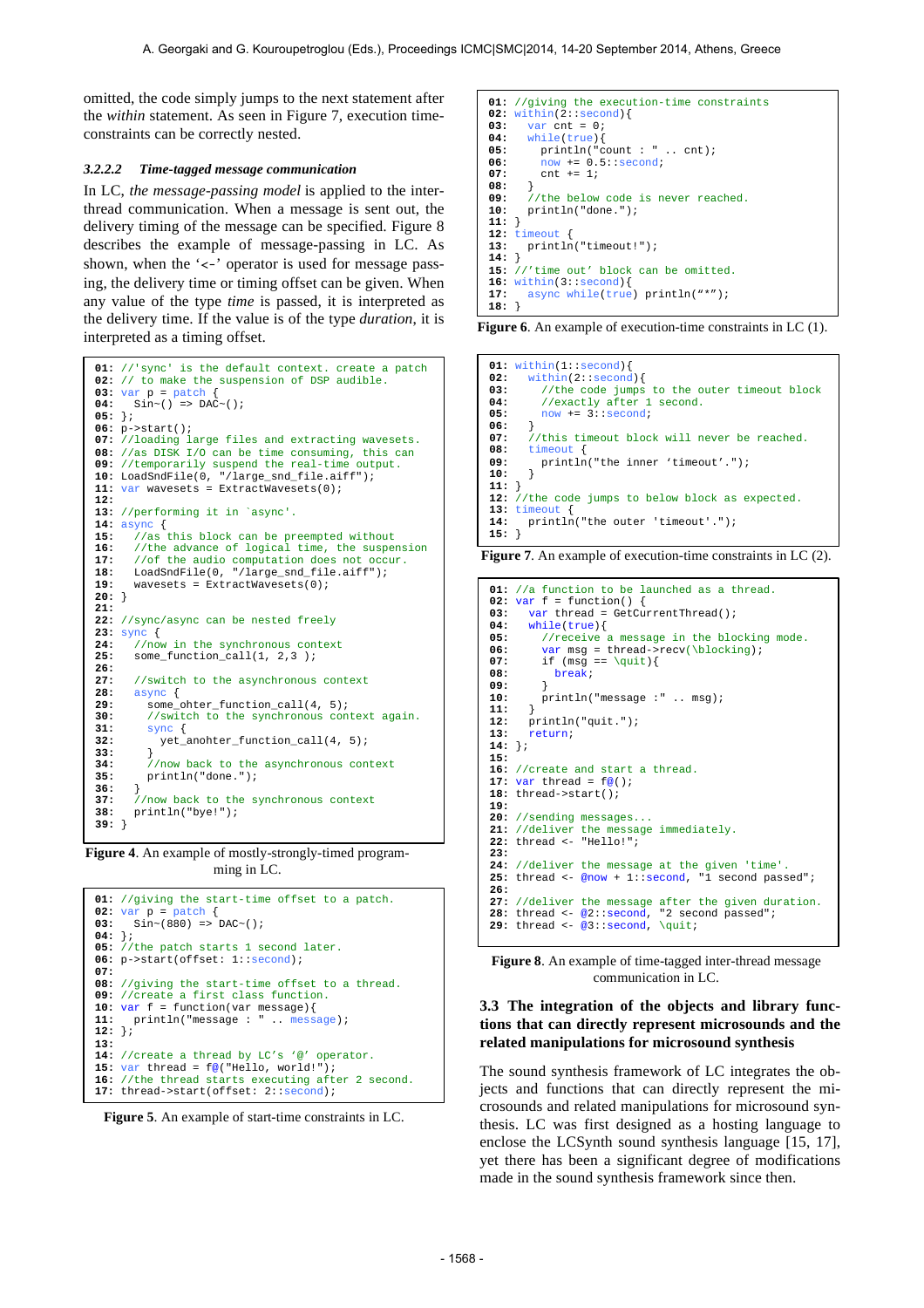In the current version of LC, the microsound synthesis objects and functions are completely separated from the unit-generator sound synthesis framework in the current version. However, the basic programming model for microsound synthesis in LCSynth as described in [17] is still applicable to LC programs.

In LC, *Samples* is the object used to represent a single microsound. *Samples* is an immutable object, which contains the sample values within. There is no limitation for the sample size<sup>3</sup> . *SampleBuffer* is a mutable version of *Samples*. These two objects are mutually convertible by calling *toSampleBuffer* and *toSampleBuf* method.

```
01: //instantiate a new SampleBuffer object and
02: //fill it with sinewave of 256 samp freq
03: var sbuf = new SampleBuffer(1024);
04: for (var i = 0; i < sbuf.size; i+=1){<br>05: sbuf[i] = Sin(3.14159265359 * 2 *
06: (i * 4.0 / sbuf.size));
07: } 
08: 
09: //create a grain. 
10: //first convert it to a Samples object.
11: var tmp = sbuf->toSamples();
12 //apply a hanning window.
13: varwar win = GenWindow(tmp.dur, \hanning);
14: var grn = tmp->applyEnv(win)->resample(440);
15:
16: //perform synchronous granular synthesis
17: within(5::second){<br>18: while(true){
      18: while(true){
19: PanOut(grn, 0.0); //0.0 = center.<br>20: now += grn dur / 4;
      20: now += grn.dur / 4;
21: } 
22: }
```
**Figure 9.** An example of synchronous granular synthesis in LC.

```
01: //load the sound file onto Buffer No.0.
02: LoadSndFile(0, "source.aif");
03:
04: //perform sound synthesis for 2 seconds.
04: within(2::second){<br>05: //these are the
05: //these are the synthesis parameters.<br>06: var pitch = 2;
06: var pitch = 2;<br>07: var rpos = 0::second;
08: var grnsize= 512;
09: var grndur = grnsize::samp;<br>10: var win = GenWindow(grnd
10: var win = GenWindow(grndur, \hanning);<br>11: var rdur = grndur * pitch;
                       = grndur * pitch;
12: 
13: //perform pitch-shifting.<br>14: while(true){
14: while(true){<br>15: //read the
15: //read the sound fragment.<br>16: var snd = ReadBuf(0, rdur
           var snd = ReadBuf(0, rdur, offset: rpos);
17: 
18: //resample and apply an envelope<br>19: var tmp = snd->resample(grnsize)
           var tmp = snd->resample(grnsize);
20: var \text{ arm} = \text{ tmn}->applyEnv(win);
21: 
22: //output the grain. advance the read pos. 23: PanOut(mn):PanOut(grn);
24: rpos += grn.dur / 2;
25: 
26: //wait until the next timing.<br>27: now += grn.dur / 2;
        27: now += grn.dur / 2;
28: } 
29: }
```
Figure 9 and Figure 10 describe simple examples of *synchronous granular synthesis<sup>4</sup>* , and *pitch-shifting by gran-* **Figure 10.** An example of pitch-shifting by granulation in LC.

*ulation* [19, p.127] in LC, respectively. As seen on line 05 in Figure 9, each sample within *Samples* and *SampleBuffer* is directly accessible by the '[]' operator.

Figure 11 shows a pictorial representation of waveset harmonic distortion. As shown, each waveset  $5$  is resampled to produce the harmonics of the original waveset and then overlap-added to the original after being weighted. Figure 12 shows a simple example only with the second harmonics, not weighted.



**Figure 11.** A pictorial representation of waveset harmonic distortion technique.

```
01: //load the sound file and extract wavesets.
02: LoadSndFile(0, "/sound/sample1.aif");<br>03: var wysets = ExtractWavesets(0);
      var wvsets = ExtractWavesets(0);
04:
05: //perform a simple waveset harmonic distortion.
06: for (var i =0; i < wvsets.size; i+= 1){<br>07: //resample the waveset at the given i
07: //resample the waveset at the given index<br>08: //so to create the 2nd harmonics
08: //so to create the 2nd harmonics.<br>09: var orig = wysets[i];
         09: var orig = wvsets[i];
10: var octup= orig->resample(orig.size / 2);
11:
12: //schedule the original.<br>13: WriteDAC(orig):
         13: WriteDAC(orig);
14: //schedule two 2nd harmonics. give the offset<br>15: //to schedule another right after the 1st one
15: //to schedule another right after the 1st one.<br>16: WriteDAC(octup);
         16: WriteDAC(octup);
17: WriteDAC(octup, offset:octup.dur);
18:
19: //sleep until the next timing.<br>20: now += orig.dur;
         20: now += orig.dur;
21: }
```
Figure 13 describes almost the same example of waveset harmonic distortion, but with the triangle envelope applied to the entire output. As shown, a *Samples* object can be written directly into the input of a unit-generator (lines 16 to 22) and the output of a unit-generator can be taken out as a *Samples* object (line 24). Figure 14 shows another example of waveset harmonic distortion. This example also applies reverberation together with envelopshaping. As shown, a patch can be used in the same manner as the Figure 13 example. Furthermore, as seen lines 31to 46 in the Figure 14 example, if a patch is active, the patch automatically reads the given input and outputs the processed sound to the DAC output. **Figure 12.** An example of waveset harmonic distortion in LC.

Thus, the collaboration between the unit-generator concept and LC's microsound synthesis abstraction can be performed quite easily.

 3 However, an out-of-memory exception is thrown if the memory allocation failed when creating a *Samples* or *SampleBuffer* object. 4

In synchronous granular synthesis, the sound "results from one or more stream of grain" and "the grains follow each other at regular intervals" [19, p.93].

 5 A waveset is defined as *"*the distance from a zero-crossing to a 3rd zero-crossing" [25, Appendix II p.50]. In Figure 11 (left), each waveset is separated by grey lines.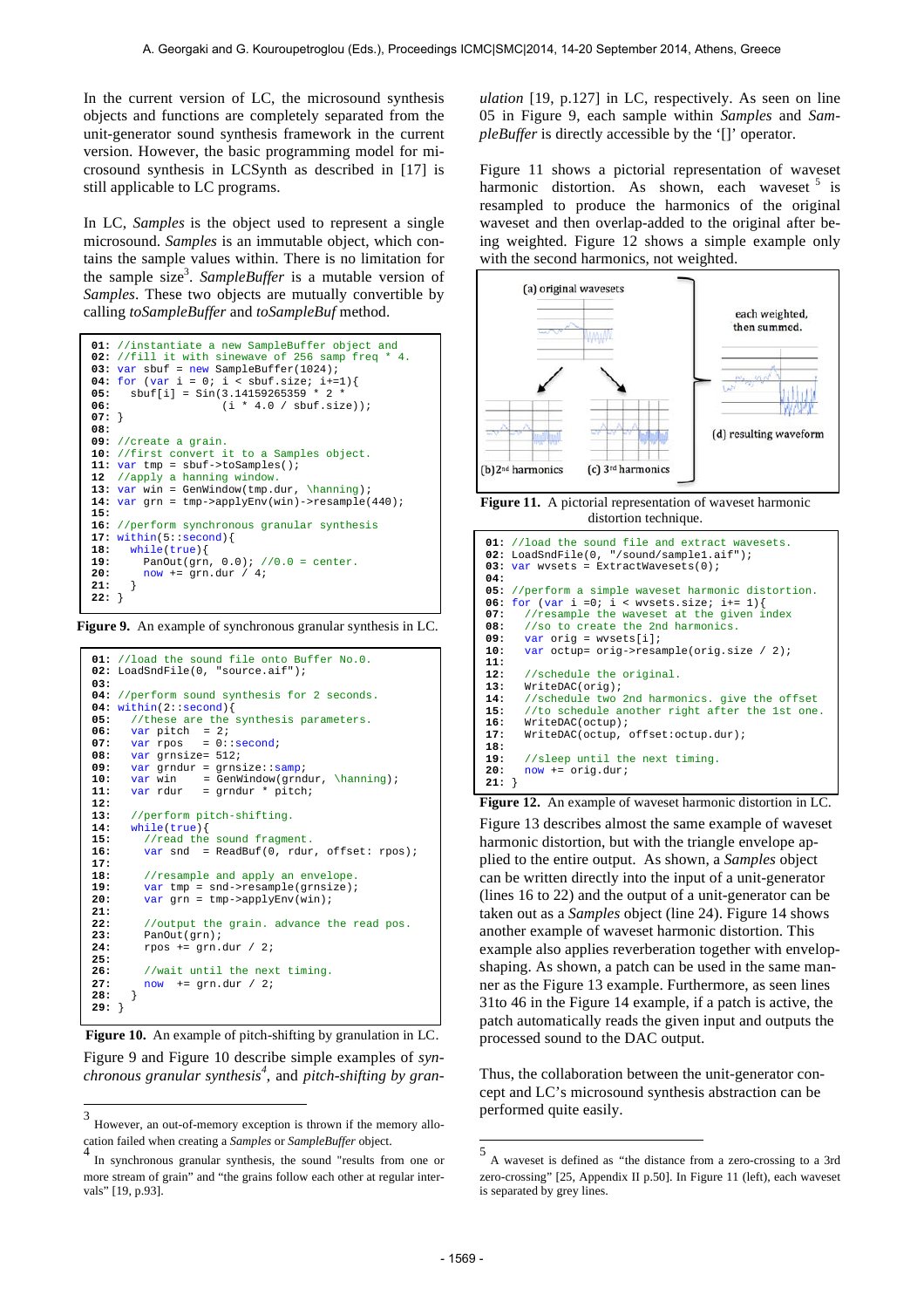To add more, FFT/IFFT can be also performed within the same microsound synthesis framework. Figure 15 describes a simple cross-synthesis example in LC.

```
01: //load the sound file and extract wavesets.
02: LoadSndFile(0, "/sound/sample1.aif");<br>03: var wvsets = ExtractWavesets(0);
04:
05: //create an triangle envelope ugen. trigger it.
06: var env = new TriEnv~(2::second);
07: env->trigger();
08:
09: //perform a simple waveset harmonic distortion.
10: for (var i = 0; i < wvsets.size; i += 1) {<br>11: //resample the waveset at the given i11: //resample the waveset at the given index<br>12: //so to create the 2nd harmonic.
12: //so to create the 2nd harmonic.<br>13: var orig = wreets[i]:
         13: var orig = wvsets[i];
14: var octup= orig->resample(orig.size / 2);
15: 
16: //write the original to the ugen input.<br>17: env->write(orig);
17: env->write(orig);<br>18: //write two 2nd h
18: //write two 2nd harmonics. give the offset 
19: //to schedule another right after the 1st one.
20: env->write(octup);<br>21: env->write(octup.
         21: env->write(octup, offset:octup.dur);
22: 
23: //read the output of the ugen. send it to dac. 24: var out = env-spread (orig. dur);24: var out = env->pred(orig.dur);<br>25: WriteDAC(out);25: WriteDAC(out);<br>26: //sleep until t
         26: //sleep until the next timing.
27: now += wvsets[i].dur;
28: }
```
**Figure 13.** An example of waveset harmonic distortion in LC, with the triangle envelope applied to the entire output.

```
01: //load the sound file and extract wavesets.
02: LoadSndFile(0, "sample2sec.aif");
03: var wvsets = ExtractWavesets(0)
04: //create a patch and trigger the envelope
05: var pat = path {<br>06: defin:TriEnv~(2)
       06: defin:TriEnv~(2::second) => Freeverb~()
07: defout::Outlet~();
08: }; 
09: pat.defin->trigger();
10: 
11: //perform a simple waveset harmonic distortion.
12: for \{var\} = 0; i < \text{wvests.size}; i += 113: //resample the waveset at the given index<br>14: //so to create the 2nd harmonics.
14: //so to create the 2nd harmonics.<br>15: yar orig = wysets[i]:
        15: var orig = wvsets[i];
16: var octup= orig->resample(orig.size / 2);
17: 
18: //write to the patch's default input.<br>19: pat-swrite(orig):
       pat->write(orig);
20: pat->write(octup);<br>21: pat->write(octup,
       pat->write(octup, offset:octup.dur);
22: 
23: //read the output of the ugen. send it to dac.
24: var out = pat ->pread(orig.dur);<br>25: WriteDAC(out);
25: WriteDAC(out);<br>26: //sleep until t
26: //sleep until the next scheduling timing.<br>27: now += wysets[il.dur;
       27: now += wvsets[i].dur;
28: } 
29:
30: //swap the outlet with DAC and play the patch.
31: update\_patch(path) {<br>32: default:DAC~();
       32: defout:DAC~();
33: };
34: pat.defin->trigger();
35: pat->start();
36:
37: //perform a simple waveset harmonic distortion.
38: for (var i = 0; i < wvsets.size; i+= 1){
39: var orig = wvsets[i];
40: var octup= orig->resample(orig.size / 2);
41: 
42: pat->write(orig);
43: pat->write(octup);<br>44: pat->write(octup.
        44: pat->write(octup, offset:octup.dur);
45: 
46: //as the patch is active, there is no need to 47 \cdot //read the patch and send it to dag
47: //read the patch and send it to dac.<br>48: now += wysets[i] dur:
       48: now += wvsets[i].dur;
49: }
```
**Figure 14.** An example of waveset harmonic distortion in LC, with the triangle envelope and reverberation applied.

**01:** //load the sound files onto the buffers.<br>**02:** LoadSndFile(0, "/sound/sound1.wav");<br>**03:** LoadSndFile(1, "/sound/sound2.wav");<br>**04:** //the duration of each FFT/IFFT window and **05:** //the number of the overlapping windows. **06:** var dur =1024::samp; **07:** var ovlp= 4; **08: 09:** //process 800 frames. **10:** for (var i=0; i < 800; i += 1){ **11:** //first, extract snd fragments from the buffers. **12:** var src1 = ReadBuf(0, dur, offset:i\* dur / ovlp); **13:** var src2 = ReadBuf(1, dur, offset:i\* dur / ovlp); **14: 15:** //perform FFT. PFFT applies a window and returns **16:** //an array of Samples objects [magnitude, phase]. **17:** var pfft1 = PFFT(src1, \hanning); **18:** var pfft2 = PFFT(src2, \hanning); **19:** 20: //cross synthesis<br>21: var ppved = pfft1 **21:** var ppved = pfft1[0]->mul(pfft2[0]); **22:**  23: //perform IFFT and writes to the sound output.<br>24: var pifft = PIFFT(ppyed, pfft1[1], \hanning); **24:** var pifft = PIFFT(ppved, pfft1[1], \hanning); **25:** //wait until the next timing. **26:** now += src1.dur / ovlp; **27:** }

**Figure 15.** An example of cross-synthesis in LC.

# **4. DISCUSSION**

#### **4.1 Prototype-based programming in LC**

As briefly mentioned in Section 2.1, while there exists the need for a more dynamic computer music language, the existing computer music languages exhibit certain problems at least at either the level of sound synthesis or the level of compositional algorithms.

For instance, as ChucK is a statically-typed class-based language, ChucK is not suitable for dynamic modification at runtime. Assume a variable *src* is assigned a *SinOsc* unit-generator; one cannot simply assign a *Phasor* unitgenerator to *src* for replacement, since the types of these two objects differ. Using a common parent class *Ugen* for the type of *src* would hinder access to the fields or methods that exist in *SinOsc* or *Phasor*, but not in *Ugen.* Furthermore, it shows a certain degree of viscosity*<sup>6</sup>* in the modification of a synthesis graph, as it is required to disconnect the connections to the unit-generator to be replaced first, and then rebuild the connections to a new unit-generator. This is because ChucK builds the connections between the instances of the unit-generators rather than the variables.

SuperCollider [24] seems fairly dynamic in its basic language concept, yet its *Just-in-Time programming library*  [24, chapter 7] exhibits a different kind of *viscosity* against the dynamic modification of a synthesis graph. In Just-in-Time programming, while there isn't the necessity for reconnection as in ChucK, the modification of a synthesis graph is allowed only at the point where a *proxy object* is utilized. When a modification where a proxy object is not used needs to be made, it can require a considerable degree of recoding. Figure 15 briefly illustrates a typical viscosity problem in Just-in-Time programing; even only to make *c* and *d* in the synthesis graph (on lines

l

<sup>6</sup> Viscosity is defined as "resistance to change: the cost of making small changes" and it "becomes a problem in opportunistic planning when the user/planner changes the plan" [3].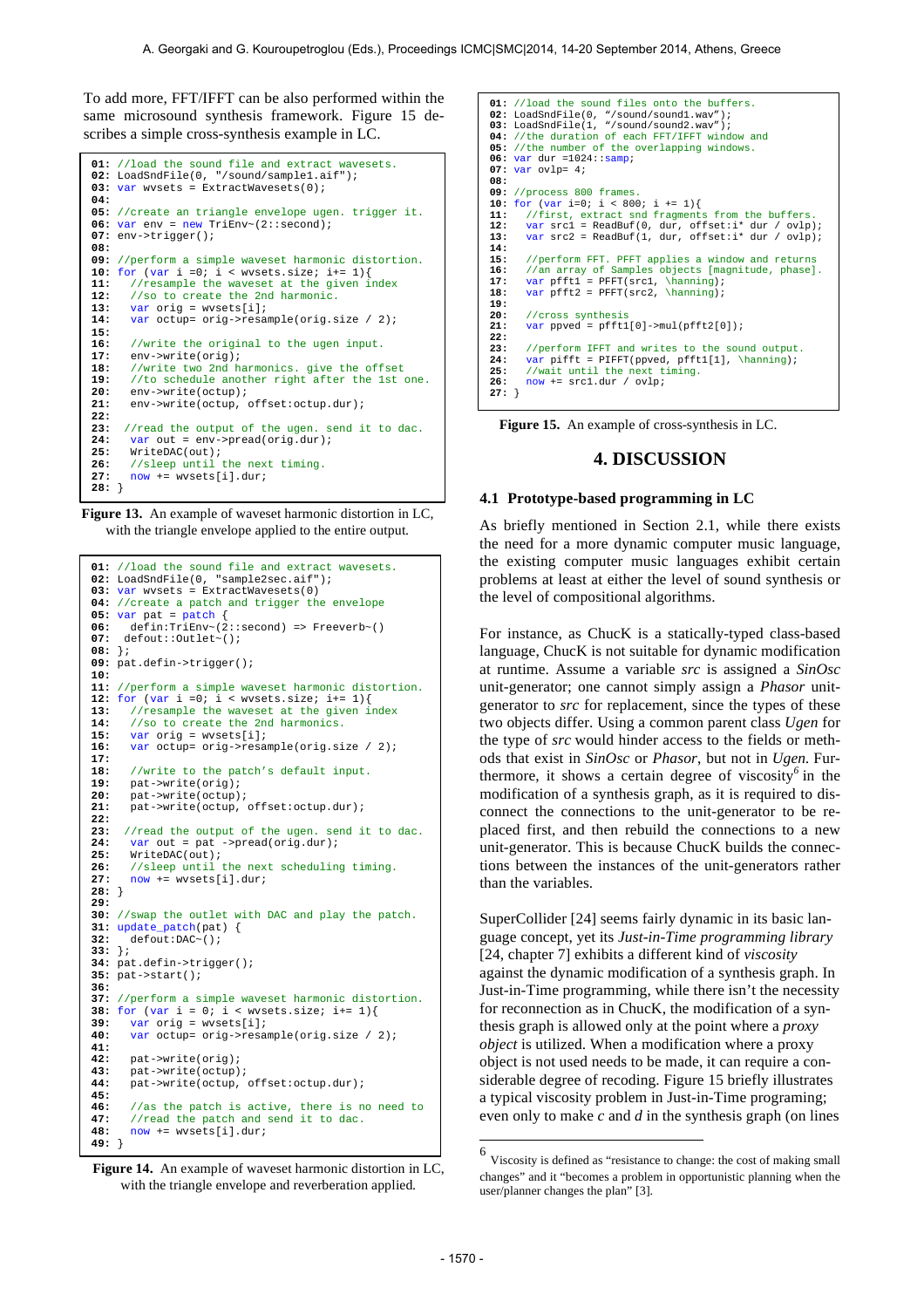07 and 08) replaceable, almost the whole code must be rewritten as on lines 17 through 26.

```
01: p = ProxySpace.push // if needed 
02: 
03: ~a = Lag.ar(LFClipNoise.ar(2 ! 2, 0.5, 0.5), 0.2);
04: (
05: ~b = \{06: var c,d;<br>07: c = Dust.ar(20 ! 2);<br>08: d = Decay2.ar(c, 0.01, 0.02, SinOsc.ar(11300));<br>09: d + BPF.ar(c * 5, ~a.ar * 3000 + 1000,0.1)
10: };
11: ); 
12:
13: ~b.play; 
14: 
15: // the refactored code from above
16:
17: (
18: \sim a = \{19: var a;<br>20: a = Lag.ar(LFClipNoise.ar(2 ! 2, 0.5, 0.5), 0.2);<br>21: BPF.ar(~c.ar * 5, a * 3000 + 1000, 0.1);
\begin{bmatrix} 22: \\ 23: \end{bmatrix}23: );<br>24: ~c = {Dust.ar(20 ! 2)};<br>25: ~d = {Decay2.ar(~c.ar,0.01,0.02),SinOsc.ar(11300)};<br>26: ~b = ~a + ~b;
27: 
28: ~b.play;
```
**Figure 16.** Refactoring a synthesis graph at runtime in SuperCollider [24, p.212].

Impromptu also supports a considerable degree of dynamic modification at the compositional algorithm level, as it is an internal domain-specific language<sup>7</sup> built on LISP, which is highly dynamic. At the sound synthesis level, it depends on Apple's Audio Unit framework and the dynamic modification of the connections between Audio Units is also supported. However, the replacement of *audio units* must involve the removal of existing connections and requires reconnections as in ChucK.

On the contrary, LC adopts the concept of prototypebased programming at both the compositional algorithms and sound synthesis levels. As the connections in a synthesis graph in LC's patch are made between the slots and not between the instances of unit-generators*,* the replacement of unit-generators can be performed simply by an assignment. The modification of a synthesis graph can be performed quite simply as shown in Figure 2.

### **4.2 Mostly-strongly-timed programming and other features with respect to time in LC**

As already discussed in Section 2.2, in computer music languages designed with the synchronous approach, a time-consuming task can easily lead to the temporary suspension of real-time DSP, as seen in ChucK, LuaAV and the like. However, if the sound synthesis thread (or process) is separated from a thread (or process) that performs compositional algorithms, the synchronization between them will be imprecise and sample-rate accurate timing behavior will be unrealizable in today's computer systems; thus, such languages as SuperCollider or Impromptu fail to provide the sample-rate accurate timing behavior. LC's mostly-strongly-timed programming provides one solution for this problem by extending strongly-timed programing with the explicit switching between synchronous and asynchronous contexts as described in the previous section.

Many computer music languages lack certain desirable features with respect to time. While the designers of Impromptu clearly take such features into consideration and provide the capability for timing constraints, Impromptu does not provide the feature of time-fault tolerance and cannot handle the violation of execution-time constraints. Impromptu's framework to handle execution-time constraints has another significant problem in that it cannot describe the nested execution-time constraints. Moreover, as Impromptu performs sound synthesis in a different thread than threads for compositional algorithms, the timing behavior of Impromptu is not very precise in comparison with other languages designed with the synchronous approach.

On the contrary, LC provides the sample-rate accuracy in timing behavior. Both constraints on start-time and execution-time are performed with the sample-rate accuracy. Start-time constraints will be never violated due to LC's synchronous behavior. By the *within-timeout* statement, LC can handle the violation of execution-timing constraints. Execution-time constraints can be correctly nested.

#### **4.3 The Integration of the objects and library functions/methods for microsound synthesis in LC**

As discussed in Section 2.3, LC is not the first language with objects that can directly represent microsounds. The previous works by Bencina (the software design for granular synthesizers), Brandt (Chronic computer music language), and Wang (ChucK's unit-analyzer concept) also discuss the necessity for more appropriate abstractions for microsound synthesis, emphasizing the difference between microsound synthesis techniques and other conventional synthesis techniques that can fit within the unitgenerator concept.

Bencina states "granular synthesis differs from many other audio synthesis techniques in that it straddles the boundary between algorithmic event scheduling and polyphonic event synthesis" [2, p.56]. Brandt attributes the difficulty in microsound synthesis programming in unitgenerator languages partly to the inaccessibility to the lower-level details, which the unit-generator concept abstracts away<sup>8</sup>[3]. Wang *et al.* also state that "the highlevel abstractions in the system should expose essential low-level parameters while doing away with syntactic overhead, thereby providing a highly flexible and open framework that can be easily used for a variety of tasks" when discussing the design of ChucK's unit-analyzer concept [23].

 7 "An internal DSL is a DSL represented within the syntax of a generalpurpose language" [9, p.15] and morphs "the host language into a DSL itself – the Lisp tradition is the best example of this" [8].

 8 Brandt discusses that "if a desired operation is not present, and cannot be represented as a composition of primitives, it cannot be realized within the language" in a unit-generator language, in [3, p.4].